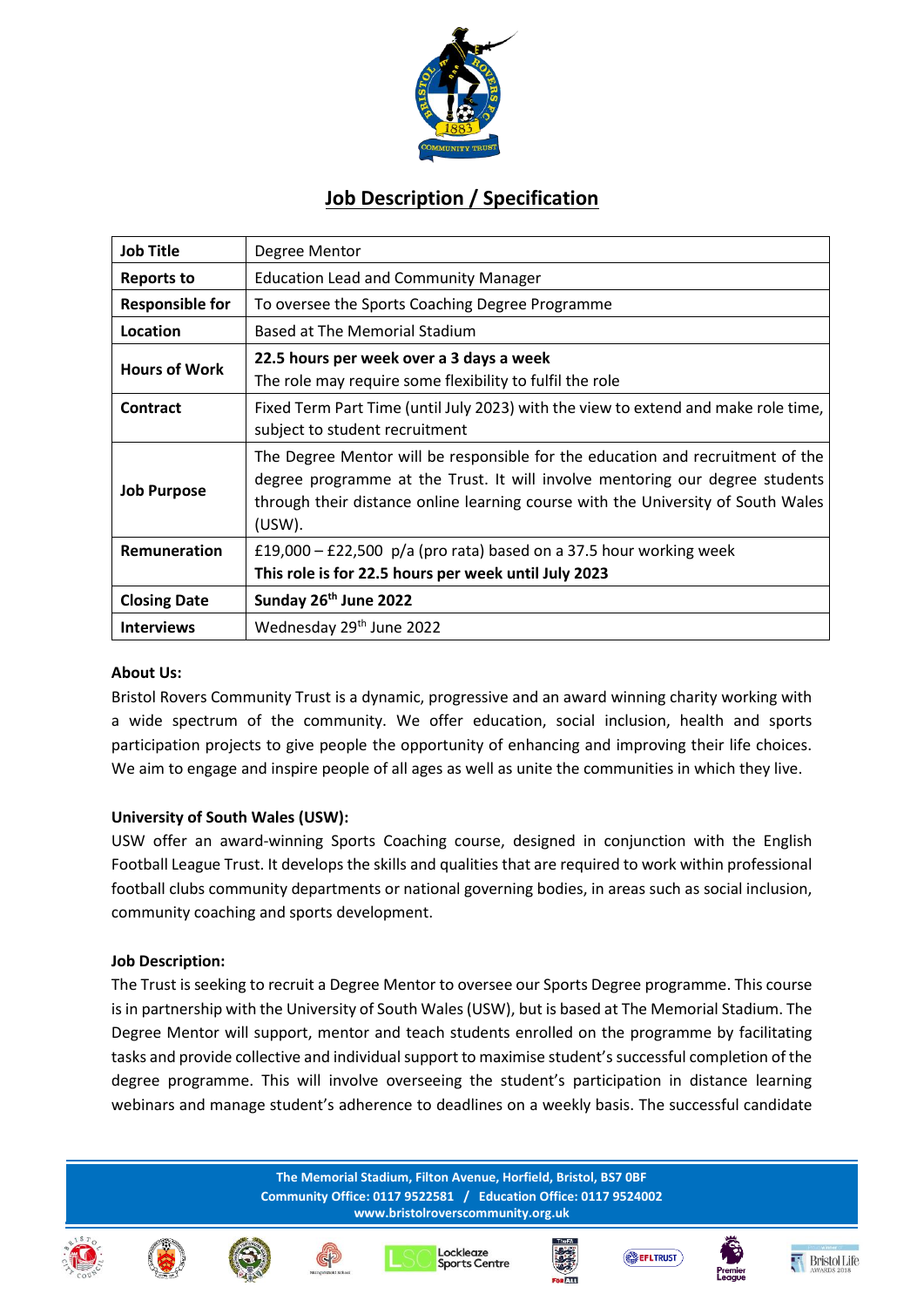

will also support the recruitment of new students onto the course to help grow the programme. We are seeking someone who is knowledgeable and passionate about teaching, football and sport.

### **Core Duties and Responsibilities**

Mentor and guide students through their online distance learning degree course with the University of South Wales.

Seek to create an inspiring teaching environment to help learners achieve their full potential Maintain all appropriate records

Undertake any CPD events as part of staff training (both USW and Bristol Rovers Community Trust events)

Ensure learner reviews are completed in line with USW guidelines

To support students with the quality of their work and to meet set deadlines and targets

Share good practice in teaching, learning and assessment

Manage the communication pathway between the Trust, USW and the students

Act as a personal tutor to students to ensure they achieve their goals

Contribute to quality assurance in relation to the curriculum that is being delivered

Support all learners with future career aspirations (UCAS, CV, apprenticeships etc.)

Support the recruitment of future students onto the course to help grow the programme

| <b>Qualifications / Experience</b>                                                                    |  | <b>Desired</b> |
|-------------------------------------------------------------------------------------------------------|--|----------------|
| Hold a relevant degree qualification                                                                  |  |                |
| Knowledge and understanding of safeguarding and child welfare issues,<br>procedures and best practice |  |                |
| FA Enhanced DBS check                                                                                 |  |                |
| Have held a full clean driving licence for more than 2 years with access to own<br>transport          |  |                |
| Level 5 teaching qualification                                                                        |  | V              |
| PGCE / PCET / Qualified Teacher Status                                                                |  | V              |
| Knowledge & understanding of Higher Education delivery                                                |  | V              |
| FA Level 2 Coaching Certificate (C Licence)                                                           |  | V              |
| <b>UEFA B Coaching Licence</b>                                                                        |  | V              |
| 3 years knowledge & experience of sports teaching / coaching                                          |  | ν              |

| <b>Personal Skills &amp; Qualities</b>                                                             |  | <b>Desired</b> |
|----------------------------------------------------------------------------------------------------|--|----------------|
| Ability to deliver high quality teaching lessons, focussed on a learner centred $\vert \vee \vert$ |  |                |
| approach                                                                                           |  |                |